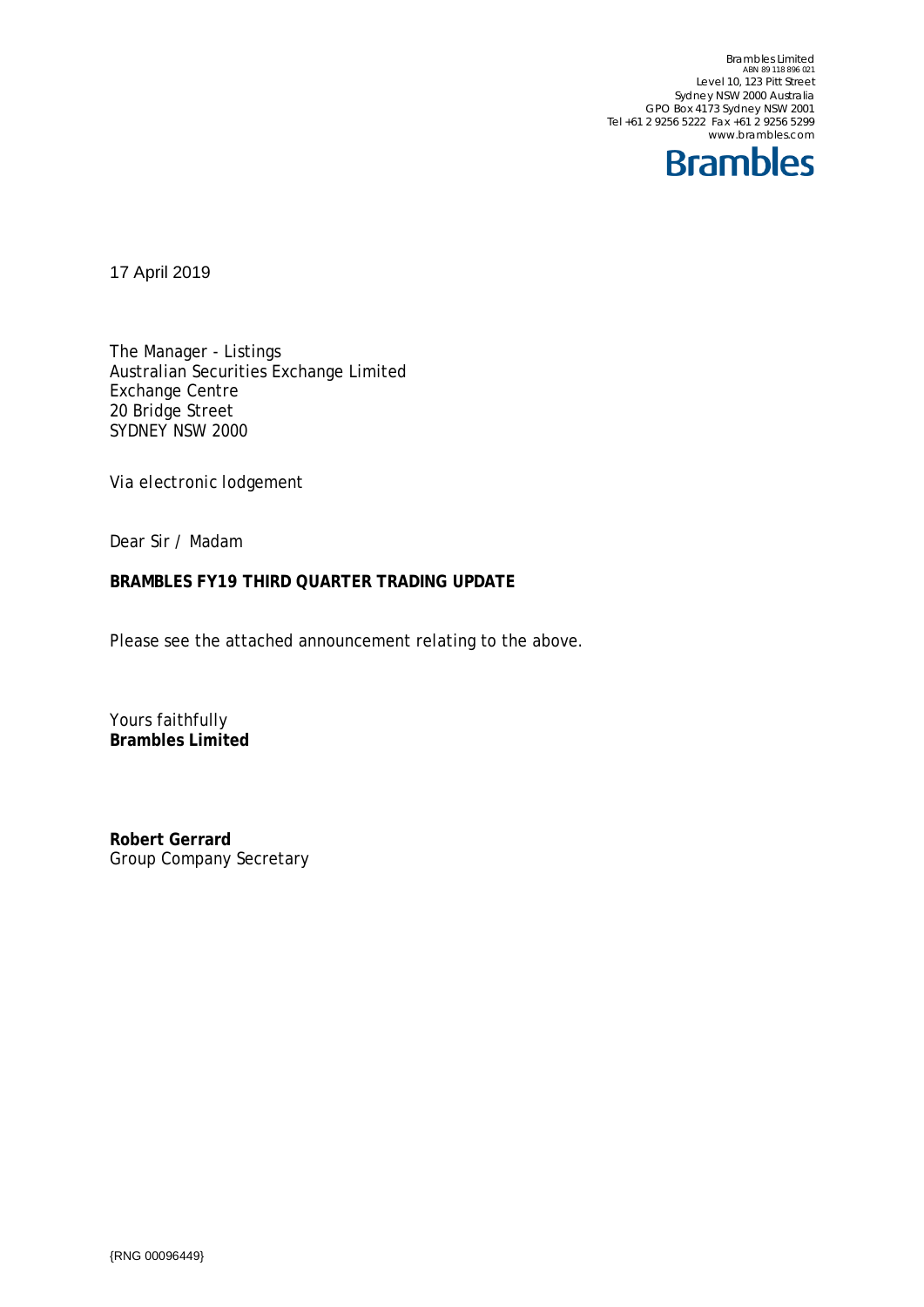# **Brambles**

### **Brambles' third-quarter trading update: Constant-currency[1](#page-1-0) sales revenue growth from continuing operations of 7%[2](#page-1-1)**

**Sydney – 17 April 2019:** Brambles Limited today reported sales revenue from continuing operations of US\$3,409.0 million for the first nine months of the fiscal year ending 30 June 2019 (FY19), up 7% on the prior corresponding period at constant FX rates. Actual FX growth of 2% is below constant FX growth due to a stronger US dollar (Brambles' reporting currency) relative to all other major operating currencies in the period.

- Constant FX growth from continuing operations of 7% comprised volume growth of 5% and price realisation of 2%: - **CHEP Americas** sales revenue up 6% driven by strong price realisation and ongoing expansion with new and existing customers in the US, Canadian and Latin American pallet businesses;
- **CHEP EMEA** sales revenue up 8% driven by net new business wins and price realisation across the region. Like-forlike volume growth was modest in the European pallet and automotive businesses; and
- **CHEP Asia-Pacific** sales revenue up 4% driven by solid like-for-like volume growth and price realisation in the Australian pallets business.

Commenting on the year-to-date sales performance from continuing operations, Brambles' CEO Graham Chipchase said: "Volume momentum was strong across all CHEP segments as we continue to convert new customers to our sustainable share-and-reuse solutions. Notwithstanding positive volume growth, we saw a moderate slowdown in the growth of like-for-like volumes during the third quarter, particularly in Europe which is consistent with broader macroeconomic conditions in that region. Price realisation continued during the third quarter and reflects ongoing pricing actions to offset input-cost inflation and cost-to-serve increases, particularly in CHEP Americas."

### **FY19 expectations remain unchanged**

Brambles continues to expect FY19 constant-currency Underlying Profit growth to show modest improvement over the prior year, with increased price realisation and the delivery of cost efficiencies largely offset by ongoing global input-cost inflation.

Cash generation is expected to improve in 2H19 from 1H19 levels, notwithstanding investment in growth and business improvement projects and excluding IFCO transaction-related proceeds and costs.

Brambles' global automation, productivity and supply chain cost-out programmes remain on track to progressively deliver margin benefits and improved business outcomes over the medium term.

#### **IFCO sale process update and discontinued operations**

The IFCO sale process is expected to be completed by the end of FY19 and as detailed in the table below, IFCO is now presented in discontinued operations.

As outlined in the IFCO sale announcement on 25 February 2019, proceeds from the transaction will be used to fund an on-market share buyback of up to US\$1.65 billion, a capital return of AU29 cents per share and to pay down debt. Brambles intends to commence the buyback shortly after the completion of the transaction and will seek shareholder approval for the capital return at its 2019 Annual General Meeting in October 2019.

| Sales revenue for the first nine months of FY19 & FY18 |                          | (US\$m, actual FX)              | Growth vs. 9m18 |               |
|--------------------------------------------------------|--------------------------|---------------------------------|-----------------|---------------|
| <b>Continuing operations</b>                           | 9m19                     | $9m18$ (restated <sup>2</sup> ) | (actual FX)     | (constant FX) |
| CHEP - Americas                                        | 1,684.3                  | 1,625.5                         | 4%              | 6%            |
| CHEP - Europe, Middle East & Africa (EMEA)             | 1,381.0                  | 1,349.8                         | 2%              | 8%            |
| CHEP - Asia-Pacific                                    | 343.7                    | 356.3                           | (4)%            | 4%            |
| Total - continuing operations                          | 3,409.0                  | 3,331.6                         | 2%              | 7%            |
| <b>Discontinued operations</b>                         |                          |                                 |                 |               |
| <b>IFCO</b>                                            | 823.7                    | 822.8                           |                 | 5%            |
| CHEP Recycled (divested in February 2018)              | $\overline{\phantom{a}}$ | 246.6                           | NA              | NA            |
| Total – Group                                          | 4.232.7                  | 4,401.0                         | (4)%            |               |

<span id="page-1-0"></span><sup>1</sup> Current period results translated into US dollars at the actual monthly exchange rates applicable in the prior comparable period.

<span id="page-1-1"></span><sup>2</sup> Sales revenue growth from continuing operations reported in accordance with IFRS 15, the new revenue accounting standard applicable from 1 July 2018.